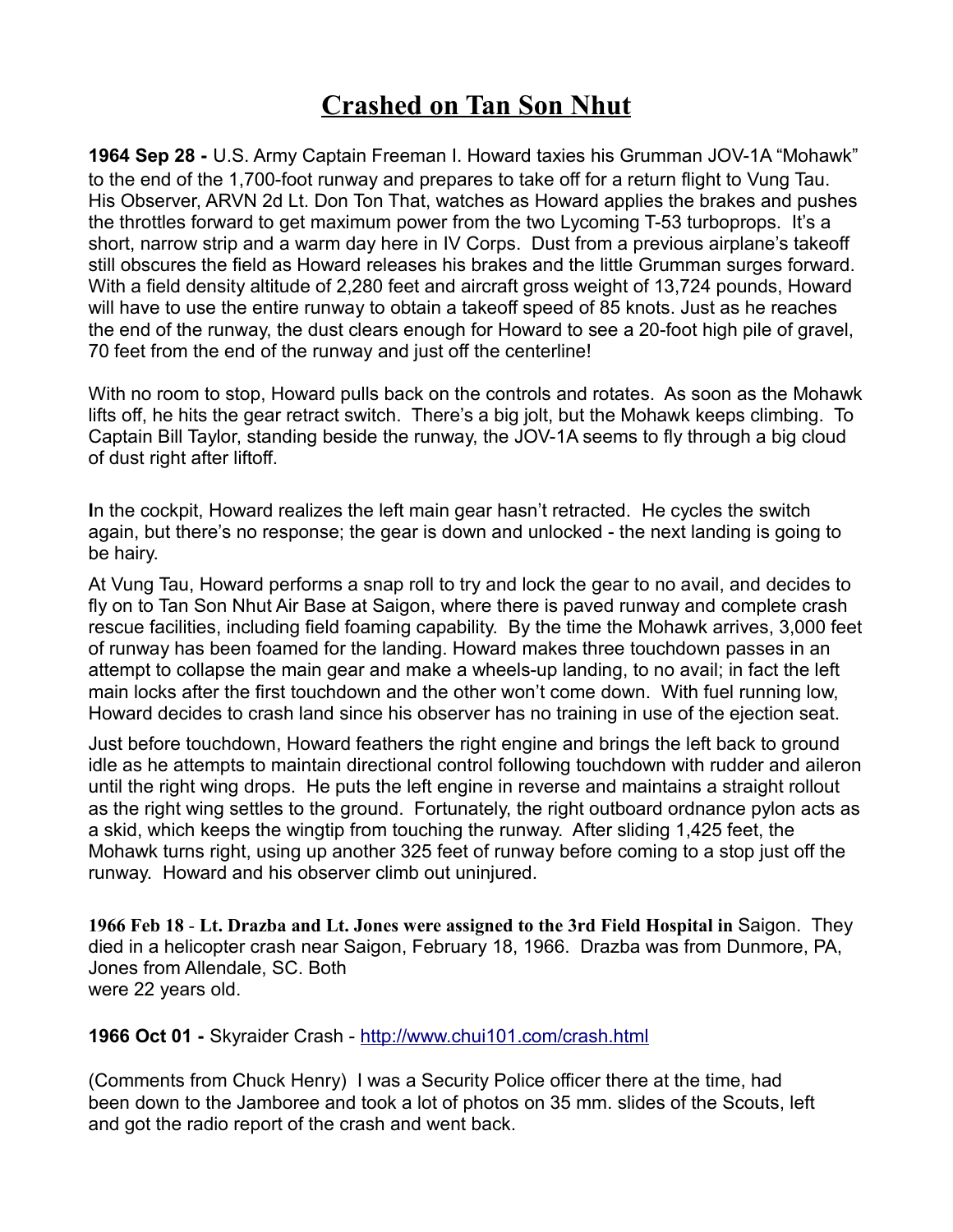Got there while the crash site was still burning.

American and Vietnamese responders and all kinds of military personnel (many of whom had no business running around in the wreckage amidst scorched ammo from the aircraft, which was loaded for a combat mission when it went in, yes, inverted, after hitting the top of a concrete guard tower in front of Gen Ky's walled compound on the main drag), came from everywhere.

I ended up involved in the Air Police efforts to control news photographers and sightseers from the base who were trying to get around the people we and the 33rd VNAF Quan Cahn tried to post around the perimeter, but the crash site was in Vietnamese housing, and there were too many approaches for us to seal them all off.

American TV cameramen were trying to get pictures of the dead Vietnamese dependents, some of whom were children, and it made us madder than hell that they would not respect the Air Police trying to keep them out for their own safety, and would not respect Vietnamese sensitivities about the dead dependents not being filmed.

**(Bill Price rememberance of Oct 1, 1966)** I never did see the VNAF Letter of Commendation. I almost forgot that day.

It happened about 2 or 3 PM on a regular Base duty day. I heard was a large explosion from the Base proper and elements "B" Flight Security headed towards the scene.

We were the initial response force, setting up the Entry Point and On-Scene CP on the main drag across from VNAF HQ. Our task was to get the emergency vehicles, ambulances and fire trucks, in and out, and maintain a tight perimeter to keep unauthorized personnel out.

That was a major problem in itself and didn't make much difference, if they Vietnamese or American Forces. There was a VNAF Officer on-scene which worked with us and allowed us to control the situation, which was the smartest thing he ever did.

We ran a bunch of news folks off and that didn't go over so well, but so what. We were there three or four hours. I do know that the A1E had came in too low and pancaked on top of a RVN Gate Bunker at VNAF HQ and it rolled into the RVN Housing Area, burning as she went.

It was very messy. I couldn't have been more proud of our guys on that operation, as, in fact, I was every day.

The US AF/Army folks should have received a unit decoration from VNAF for that day, because the 377th plus others and the Emergency Forces came out of the woodwork to help.

I am thankful that the aircraft missed the Boy Scout Jamboree. Actually, I never did know how many were killed/injured that day.

Regards, Bill Price "B" Flight and On-Scene Cmdr. PS: I left 32 days later on Nov 2, 1966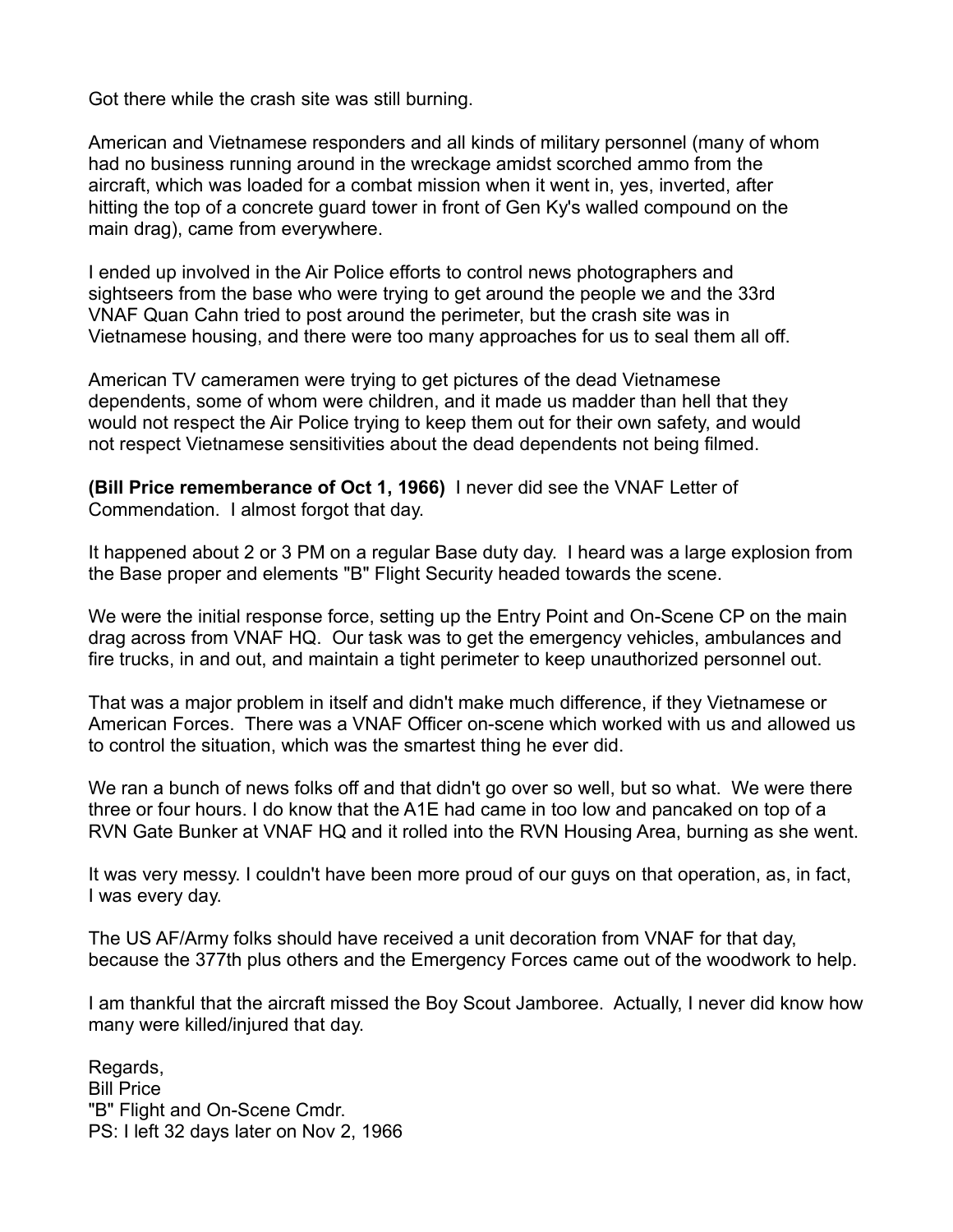

**1966 Nov 26 -** Captain John R. Humphrey was the copilot of C-47B tail number 44-76574, a wing transport aircraft assigned to the 388<sup>th</sup> Tactical Fighter Wing at Korat RTAFB, Thailand.

According to Hobson's Vietnam Air Losses the aircraft departed from Tan Son Nhut Air Base near Saigon after dark on 26 November on an administrative flight back to Korat RTAFB. Shortly after take-off the aircrew advised Tan Son Nhut they had an engine problem and were returning to that airfield. Their first approach was aborted when the landing gear would not extend; their second approach ended in a fiery crash into a rice paddy while on short final to the runway. The port engine's propeller was in the "feathered" position, indicating that engine had been shut down befoe the crash.

**1967 Jun 22 –** Plane crash shortly after take off. Aircraft was a L-1049H Super Constellation and an RF-4C Phanton II that collided on the ground. 7 people died, but the RF-4C pilots ejected safely. (.pdf Jun 24, 1967, page 1)